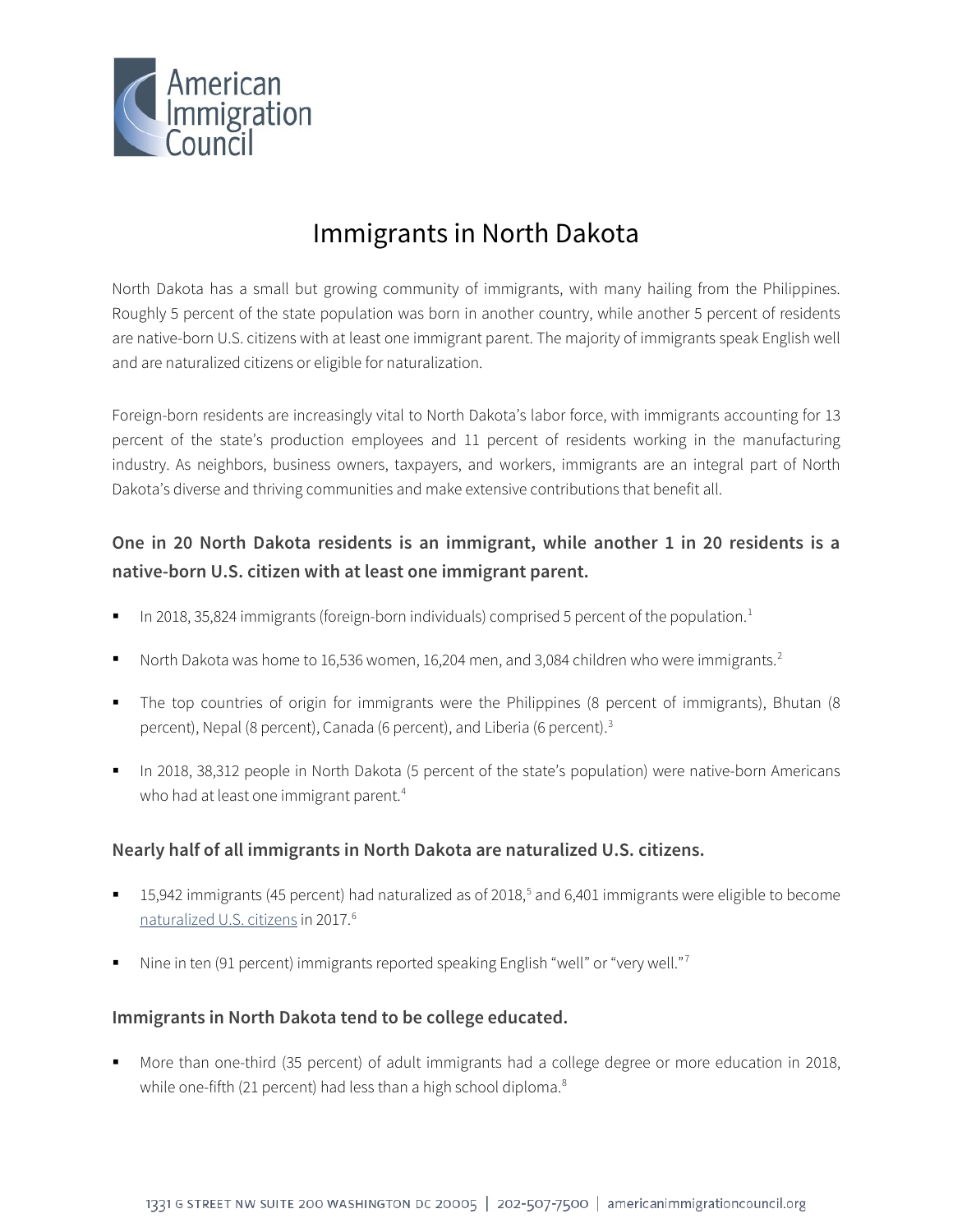| Education Level                                                              | Share (%) of All Immigrants   Share (%) of All Natives |    |  |
|------------------------------------------------------------------------------|--------------------------------------------------------|----|--|
| College degree or more                                                       | 35                                                     | 29 |  |
| Some college                                                                 | 24                                                     | 38 |  |
| High school diploma only                                                     | 20                                                     | 26 |  |
| Less than a high school diploma                                              | 21                                                     |    |  |
| Source: U.S. Census Bureau, 2018 American Community Survey 1-Year Estimates. |                                                        |    |  |

## **Over a thousand U.S. citizens in North Dakota live with at least one family member who is undocumented.**

- 5,000 [undocumented immigrants](http://www.pewhispanic.org/interactives/unauthorized-immigrants/) comprised 23 percent of the immigrant population and 1 percent of the total state population in 2016.<sup>[9](#page-4-8)</sup>
- 4,050 people in North Dakota, including 1,532 U.S. citizens, lived with at least one undocumented family [member](https://www.americanprogress.org/issues/immigration/news/2017/03/16/427868/state-state-estimates-family-members-unauthorized-immigrants/) between 2010 and 2014.[10](#page-4-9)
- During the same period, about 1 percent of children in the state were U.S. citizens living with at least one undocumented family member (961 children in total).<sup>[11](#page-4-10)</sup>

## **North Dakota is home to over a hundred Deferred Action for Childhood Arrivals (DACA) recipients.**

 120 active DACA recipients lived in North Dakota as of March 2020, while DACA has been granted to 72 people in total since 20[12](#page-4-11).<sup>12</sup>

#### **Immigrants are an important part of the state's labor force across industries.**

■ 25,558 immigrant workers comprised 6 percent of the labor force in 2018.<sup>[13](#page-4-12)</sup>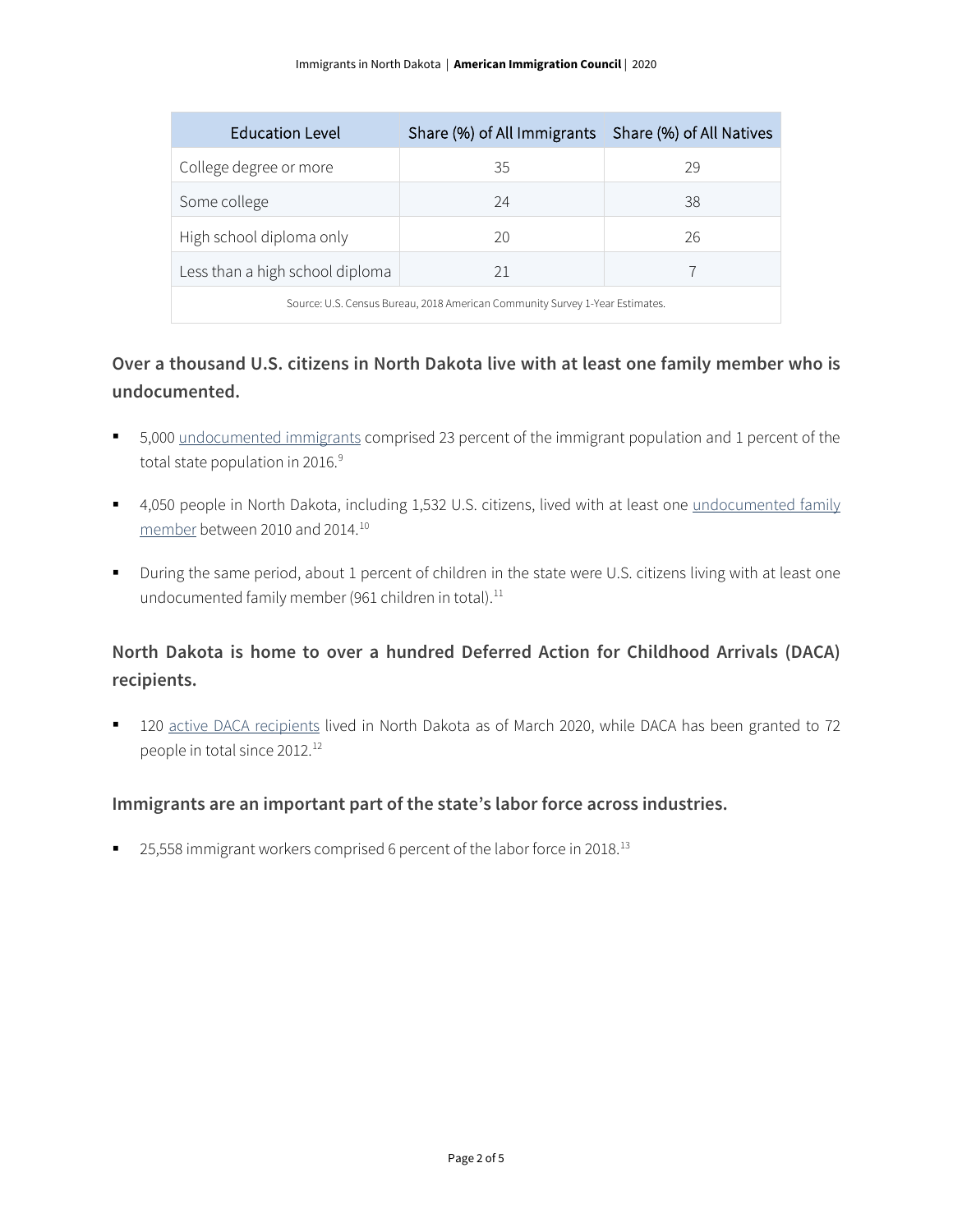**IMMI** Immigrant workers were most numerous in the following industries:

| Industry                                                                                                                          | Number of Immigrant<br>Workers |  |
|-----------------------------------------------------------------------------------------------------------------------------------|--------------------------------|--|
| Health Care and Social Assistance                                                                                                 | 6,245                          |  |
| <b>Educational Services</b>                                                                                                       | 4,690                          |  |
| Manufacturing                                                                                                                     | 3,501                          |  |
| Retail Trade                                                                                                                      | 2,156                          |  |
| Wholesale Trade                                                                                                                   | 2,036                          |  |
| Source: Analysis of the U.S. Census Bureau's 2018 American Community Survey 1-year PUMS data by the American Immigration Council. |                                |  |

 $\blacksquare$  The largest shares of immigrant workers were in the following industries:<sup>14</sup>

| Industry                                                                                                                          | Immigrant Share (%)<br>(of all industry workers) |  |
|-----------------------------------------------------------------------------------------------------------------------------------|--------------------------------------------------|--|
| Wholesale Trade                                                                                                                   | 13                                               |  |
| Manufacturing                                                                                                                     | 11                                               |  |
| <b>Educational Services</b>                                                                                                       | 10                                               |  |
| Transportation and Warehousing                                                                                                    | $\mathcal{Q}$                                    |  |
| Health Care and Social Assistance                                                                                                 | 8                                                |  |
| Source: Analysis of the U.S. Census Bureau's 2018 American Community Survey 1-year PUMS data by the American Immigration Council. |                                                  |  |

**Immigrants are an integral part of the North Dakota workforce in a range of occupations.**

In 2018, immigrant workers were most numerous in the following occupation groups:<sup>[15](#page-4-14)</sup>

| <b>Occupation Category</b>                                                                                                        | Number of Immigrant Workers |  |
|-----------------------------------------------------------------------------------------------------------------------------------|-----------------------------|--|
| Production                                                                                                                        | 3,332                       |  |
| Educational Instruction and Library                                                                                               | 2,969                       |  |
| Transportation and Material Moving                                                                                                | 2,729                       |  |
| Sales and Related                                                                                                                 | 2,011                       |  |
| Healthcare Practitioners and Technical                                                                                            | 2,008                       |  |
| Source: Analysis of the U.S. Census Bureau's 2018 American Community Survey 1-year PUMS data by the American Immigration Council. |                             |  |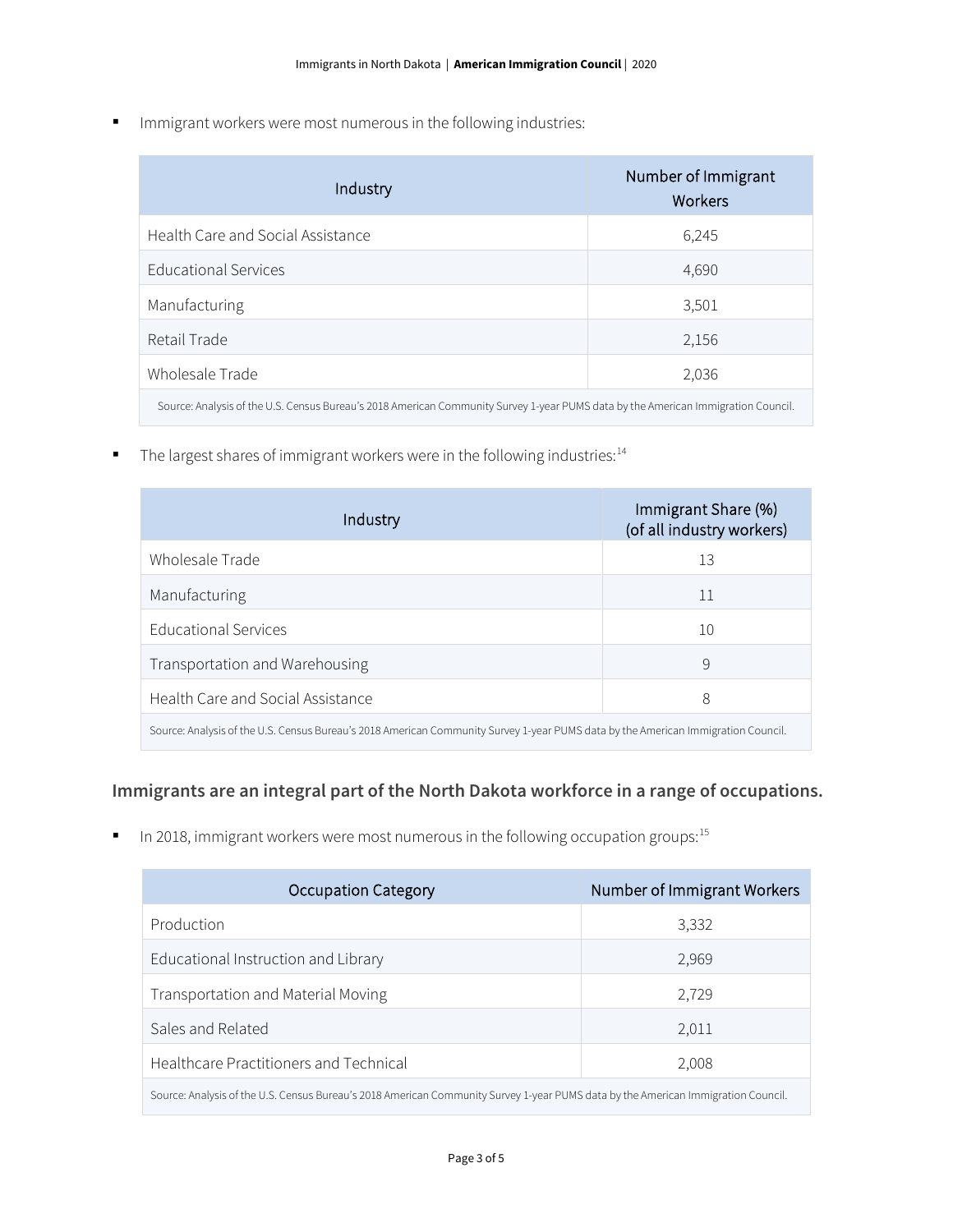The largest shares of immigrant workers were in the following occupation groups:  $16$ 

| <b>Occupation Category</b>                                                                                                        | Immigrant Share (%)<br>(of all workers in occupation) |  |
|-----------------------------------------------------------------------------------------------------------------------------------|-------------------------------------------------------|--|
| Production                                                                                                                        | 13                                                    |  |
| Healthcare Support                                                                                                                | 13                                                    |  |
| Arts, Design, Entertainment, Sports, and Media                                                                                    | 12                                                    |  |
| Educational Instruction and Library                                                                                               | 10                                                    |  |
| Building and Grounds Cleaning & Maintenance                                                                                       | 10                                                    |  |
| Source: Analysis of the U.S. Census Bureau's 2018 American Community Survey 1-year PUMS data by the American Immigration Council. |                                                       |  |

■ Undocumented immigrants comprised 1 percent of North Dakota's workforce in 2016.<sup>[17](#page-4-16)</sup>

#### **Immigrants in North Dakota have contributed over \$200 million in taxes.**

- [Immigrant-led households in the state paid](https://www.newamericaneconomy.org/locations/) \$156.1 million in federal taxes and \$71 million in state and local taxes in 20[18](#page-4-17).<sup>18</sup>
- North Dakota [DACA recipients](https://itep.org/state-local-tax-contributions-of-young-undocumented-immigrants/) and DACA-eligible individuals paid an estimated \$243,000 in state and local taxes in 2018.[19](#page-4-18)

#### **As consumers, immigrants add hundreds of millions of dollars to North Dakota's economy.**

North Dakota residents in immigrant-led households had \$736.9 million in [spending power](https://www.newamericaneconomy.org/locations/) (after-tax income) in  $2018.<sup>20</sup>$  $2018.<sup>20</sup>$ 

## **Immigrant entrepreneurs in North Dakota generate tens of millions of dollars in business revenue.**

 1,506 immigrant business owners accounted for 3 percent of all self-employed North Dakota residents in 2018 and generated \$66.8 million in business income. $^{21}$  $^{21}$  $^{21}$